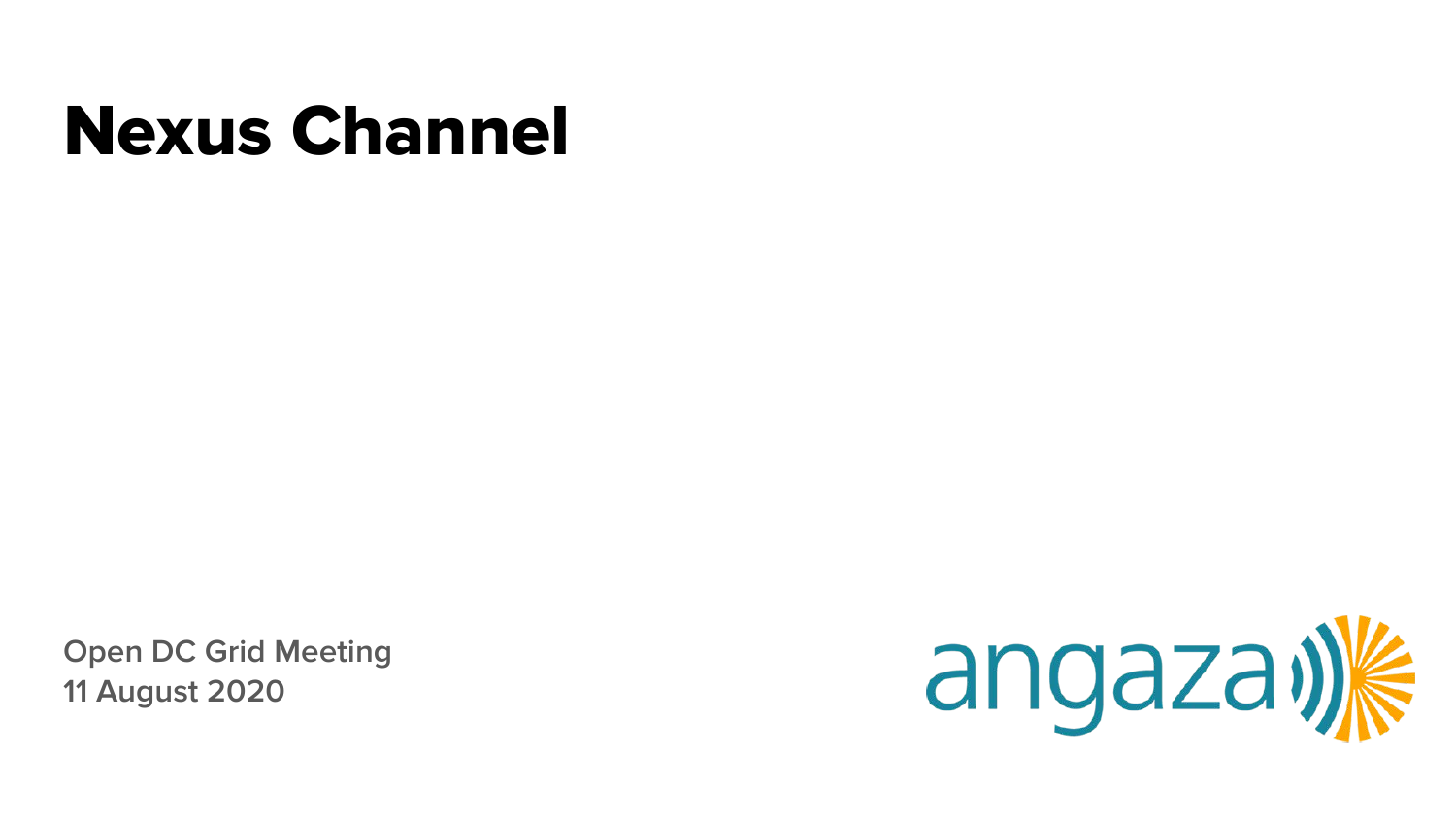### **What is Nexus Channel?**

- **An application layer for device <=> device communication on constrained hardware:**
	- **… facilitating interoperability between devices/appliances produced by different manufacturers**
	- **… agnostic to underlying link/transport layer**
	- **... with optional application layer security which can be controlled by external platforms**
		- … which is critical for PAYG applications, among others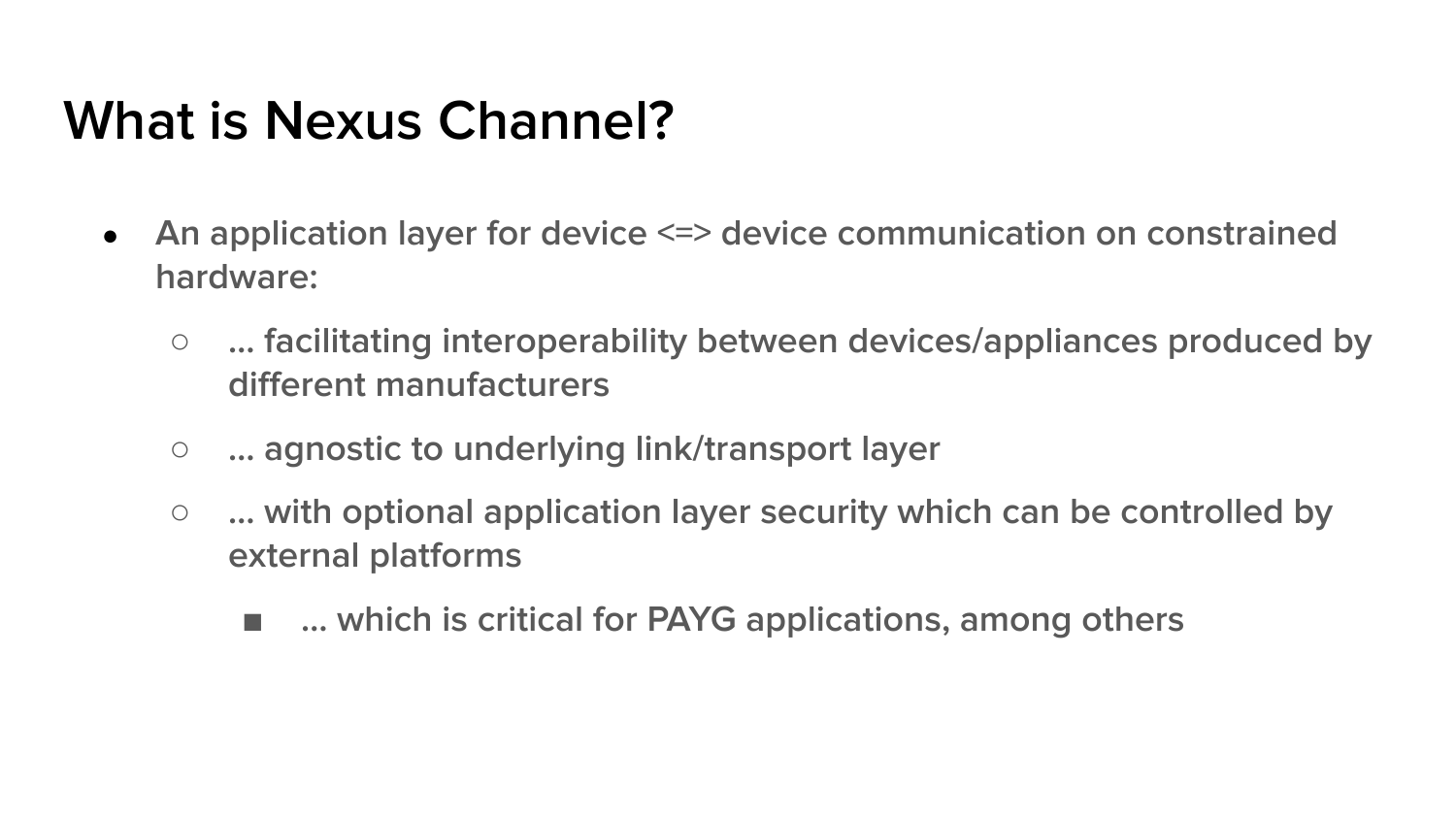# **Requirements (from a PAYG perspective)**

- **PAYG "accessories" can be enabled/disabled according to the state of a PAYG "controller" device (usually an SHS).**
- **Accessories can be restricted to function only when linked to one specific controller.**
- **Communication between controllers and accessories is "secure".**
- **Messages from the PAYG account platform to controllers can be encoded in existing communication types (namely, keycode/token).**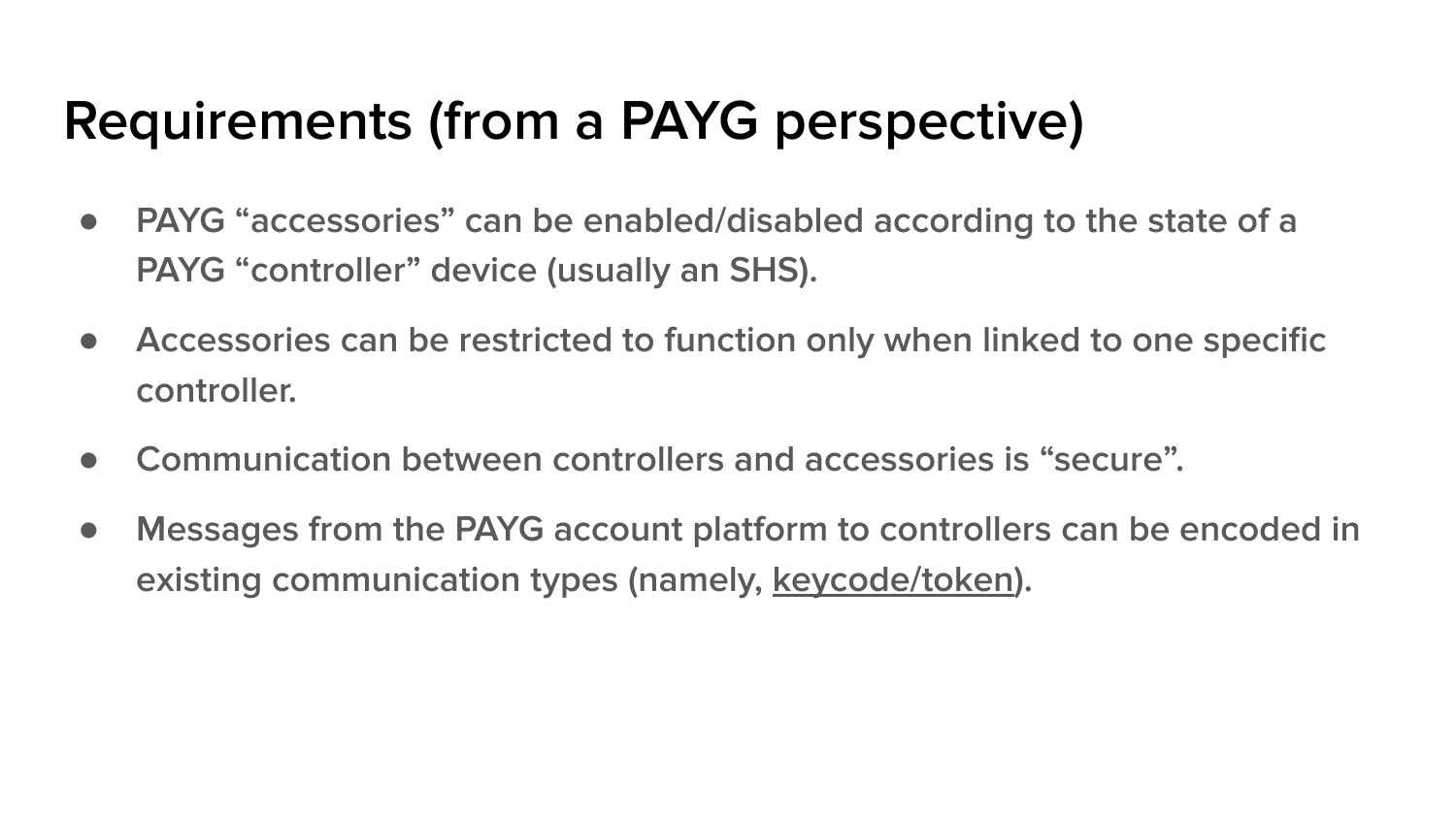### **The more general problems**

- **How can constrained devices communicate with each other in a secure way?**
- **How can devices from different manufacturers communicate in a shared language, i.e. be interoperable?\***
	- **\*assuming they can communicate at all**

# **Do we want to reinvent the wheel? Is this applicable only to PAYG situations?**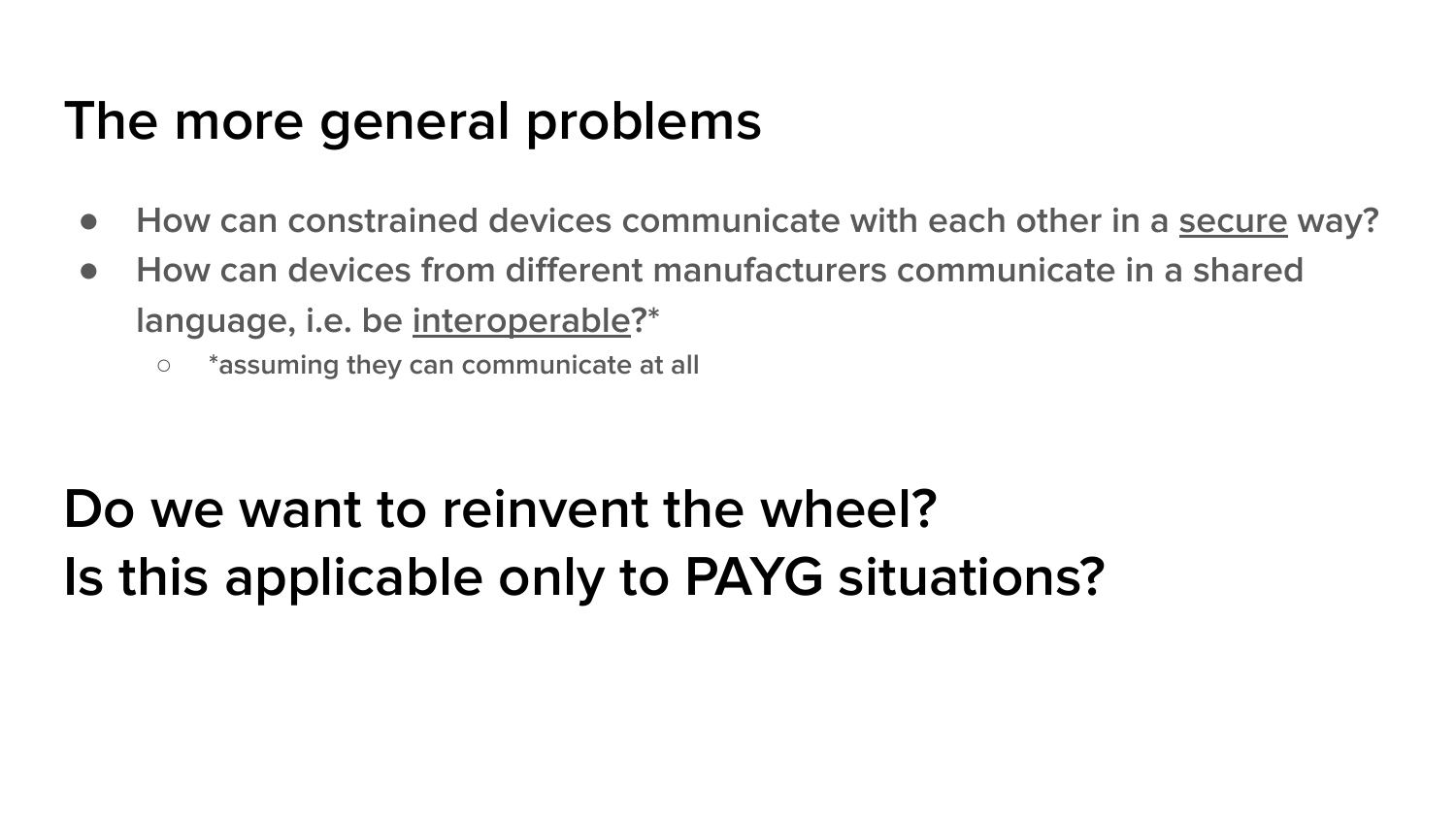**Let's use existing open standards**

# **ISO/IEC 30118-1:2018 Open Connectivity Foundation (OCF) Specification**

**(available at no cost on the [OCF website!](https://openconnectivity.org/))**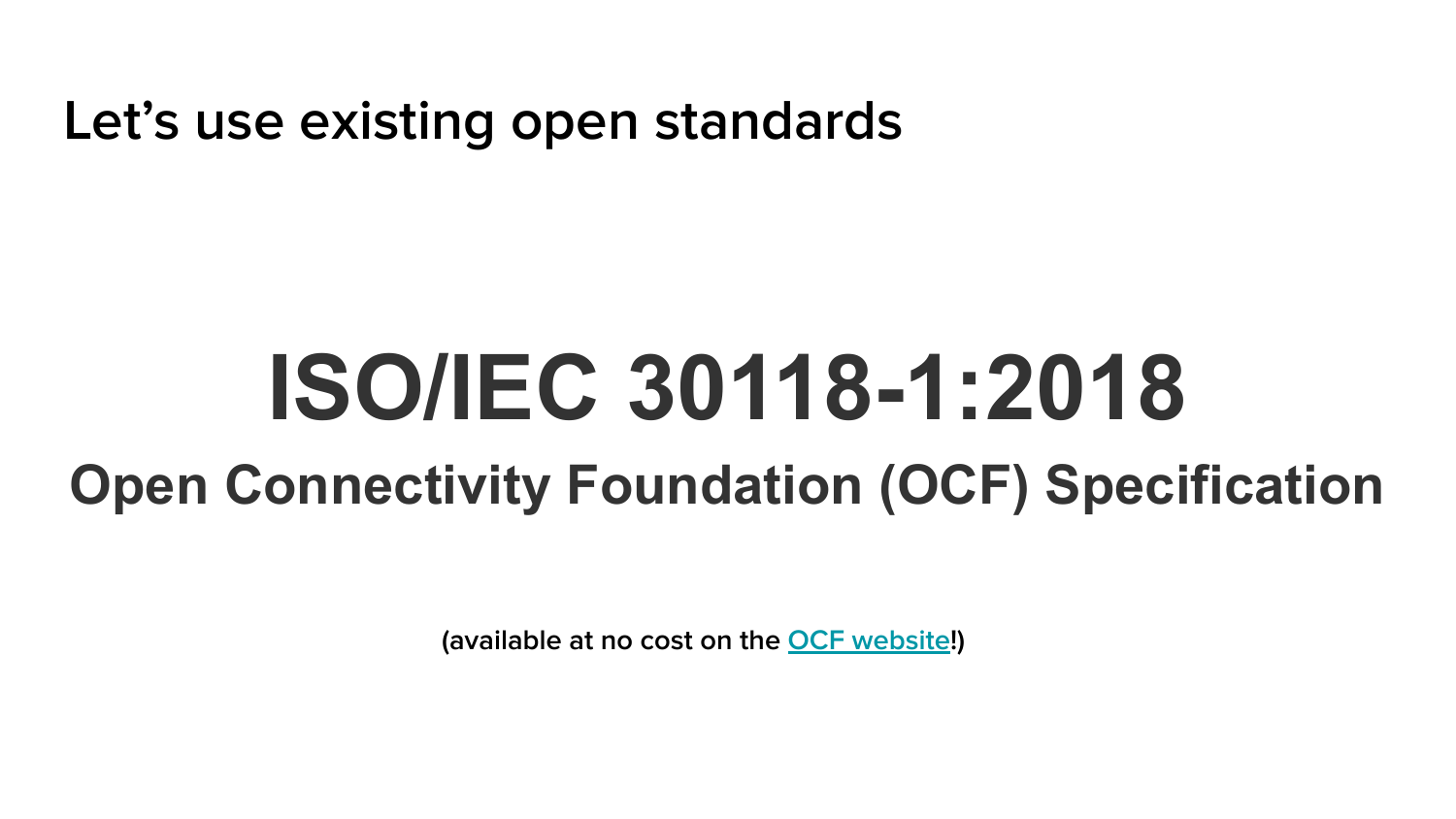#### Let's use existing open standards



**OCF Stack** 

#### **Constrained device classes**

(intel)

· RFC 7228

| <b>Name</b>        |               | Data size (e.g., RAM) Code size (e.g., Flash) |
|--------------------|---------------|-----------------------------------------------|
| Class 0, CO        | $<< 10$ KiB   | $<< 100$ KiB                                  |
| Class 1, C1        | $\sim$ 10 KiB | $\sim$ 100 KiB                                |
| <b>Class 2, C2</b> | $\sim$ 50 KiB | $\sim$ 250 KiB                                |

Must accommodate (at a minimum) OS + Network stack + drivers +

loTivity-Constrained application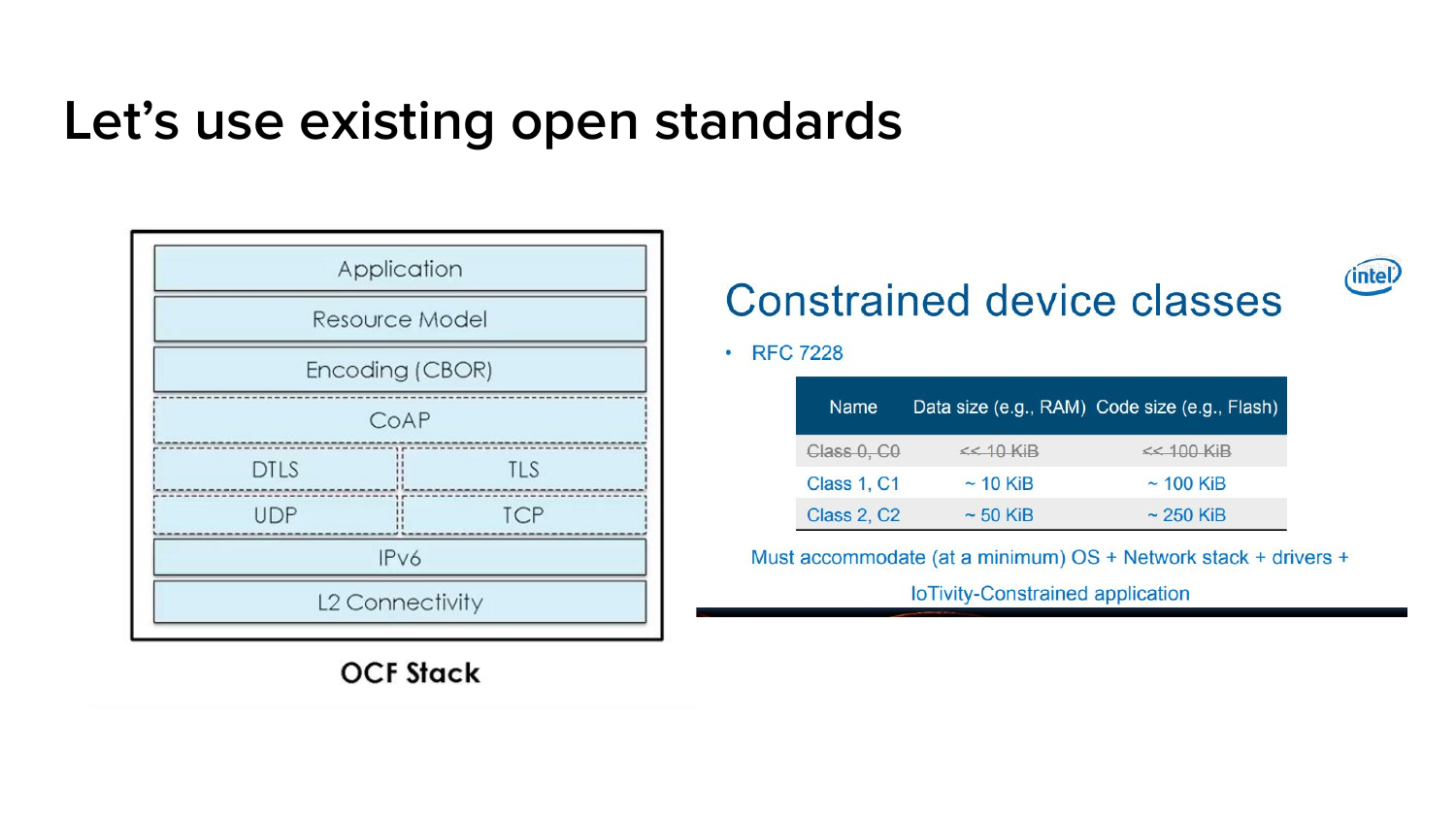#### **Let's use existing open standards**



**OCF Stack** 

\*We recommend OpenPAYGO Link for wired interoperability.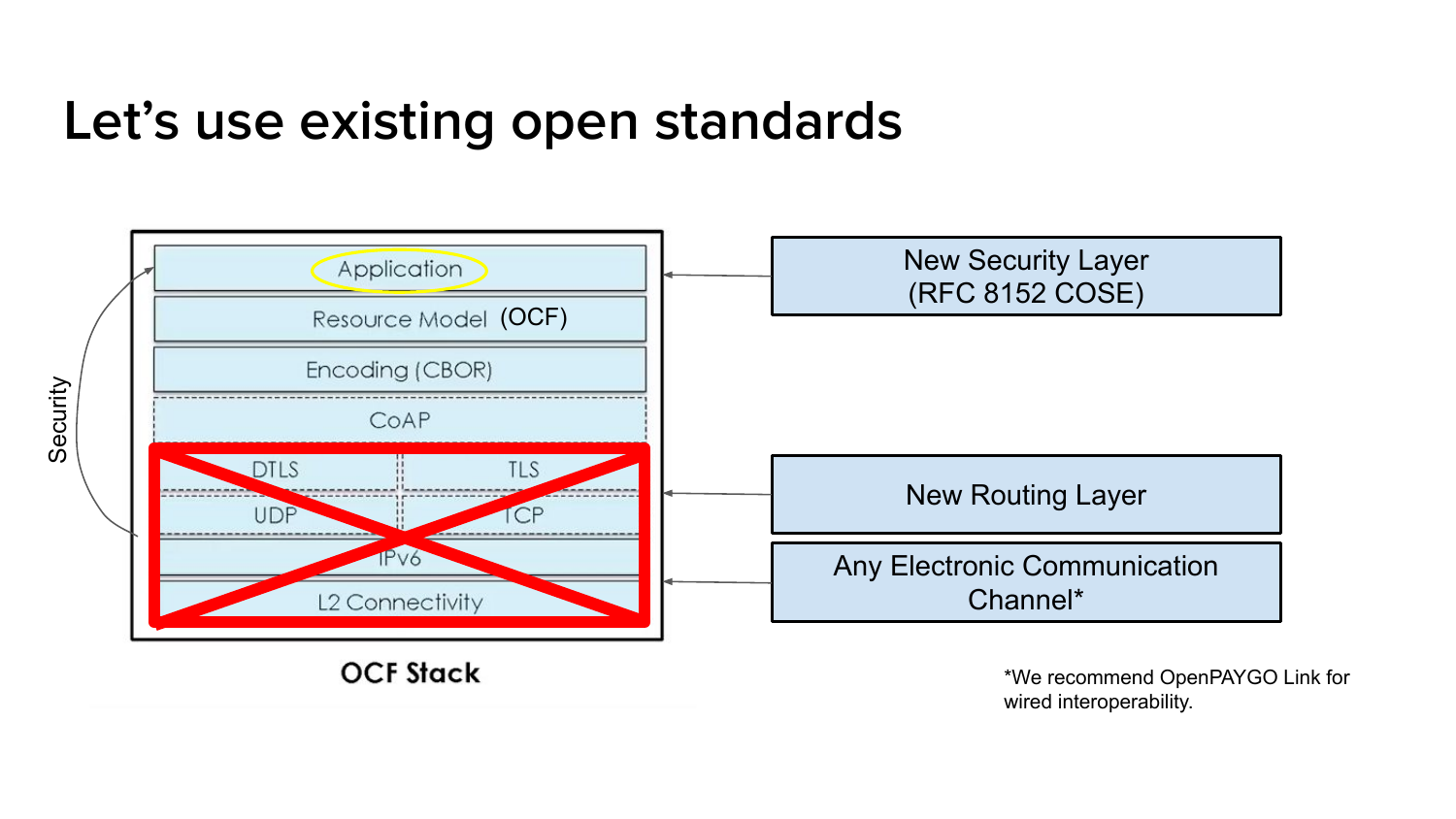# **Why do we need an application layer?**

- **Provide a common abstraction that works with multiple link layers**
	- **Ex: OpenPAYGO Link, Bluetooth, other low power local networks**
- **Provide security that may not be present at transport layer, consistently**
- **Leverage existing work and facilitate interoperability**
	- **Ex: Many resource models we need already exist, and Angaza is standardizing models specific to Nexus Channel security and PAYG applications**

# **Applications**

- **Communicating PAYG state, i.e. enabled or disabled**
- **Collecting telemetry data from accessories**
- **Load balancing**
- **… anything a device manufacturer wants!**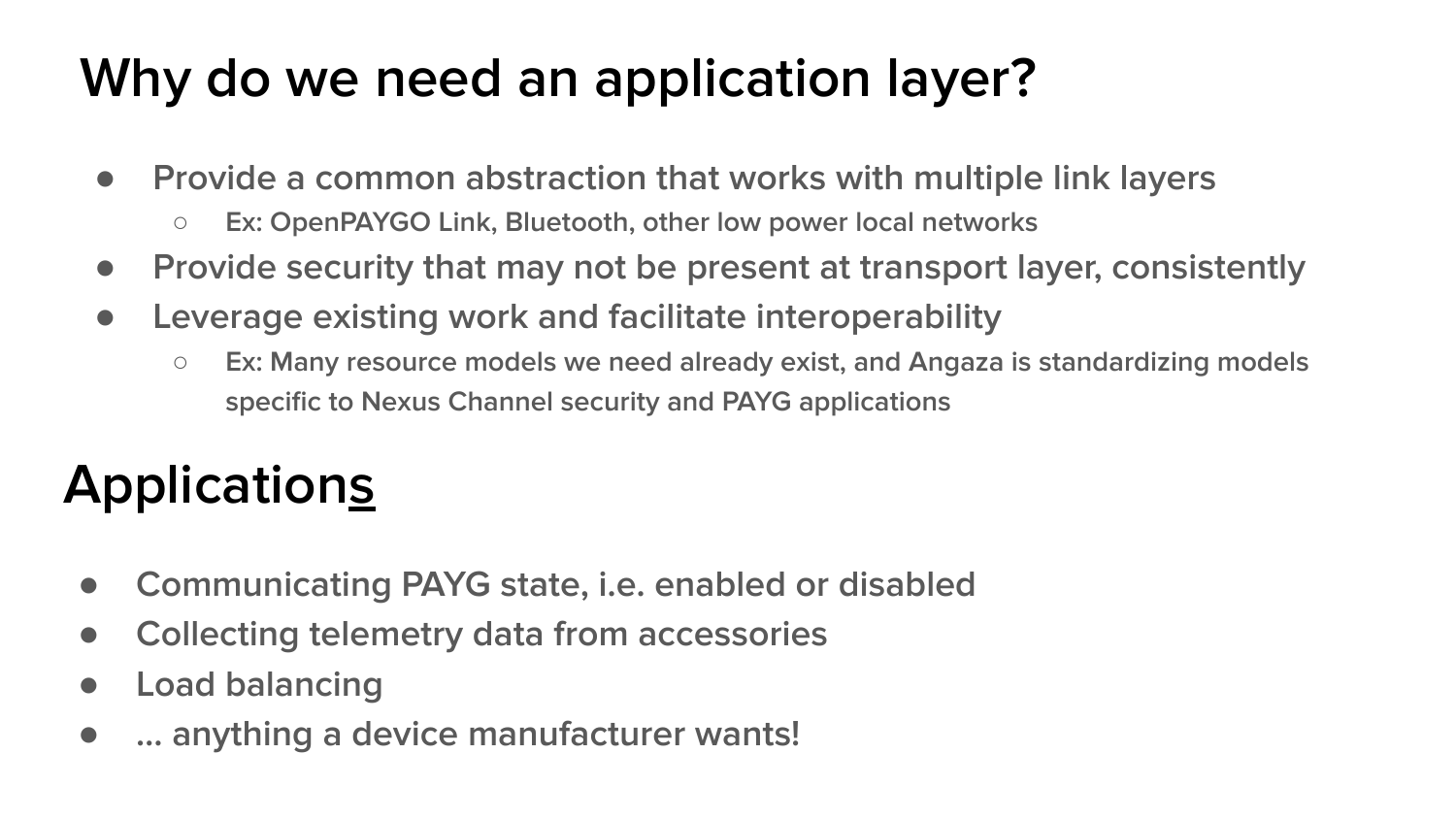# Approaches to definition of various Things



. By defining resources of things and its properties

. By defining functions/operations of things



- (no Verbs) + Objects
	- \*Fixed set of verbs (CRUDN) from transport layer will be used
- Resource model in RESTful Architecture
	- $(e.q., W3C, CSEP, etc.)$
- (Verbs + Objects)
- RPC model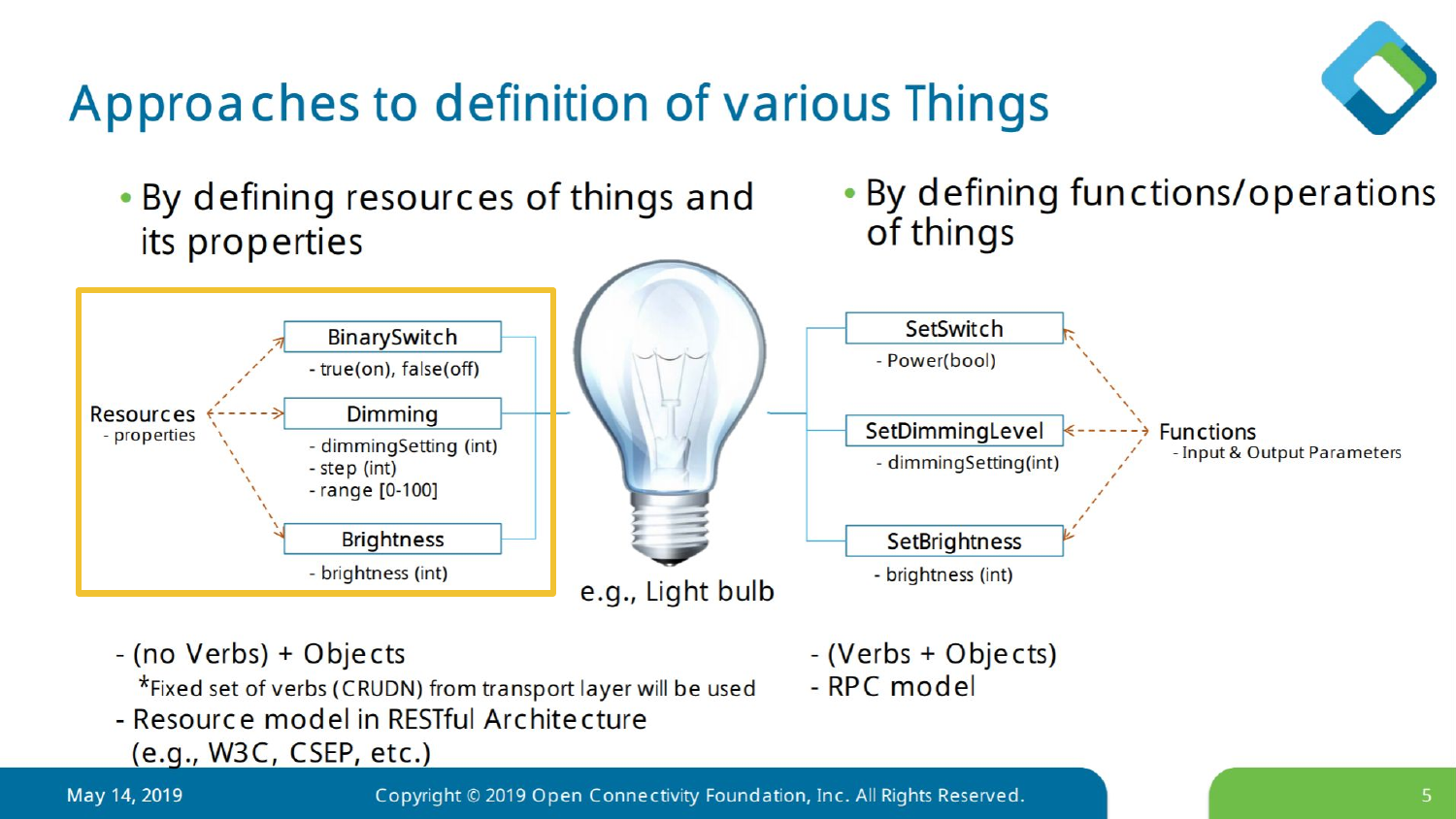



- A device model contains one or more Resources to describe a real world entity
- Each Resource contains Properties that describes an aspect that is exposed through a Resource including meta-information related to that Resource
- Each Resource contains Interface(s) that provides first a view into the Resource and then defines the requests and responses permissible on that view of the Resource

RETRIEVE, UPDATE, etc.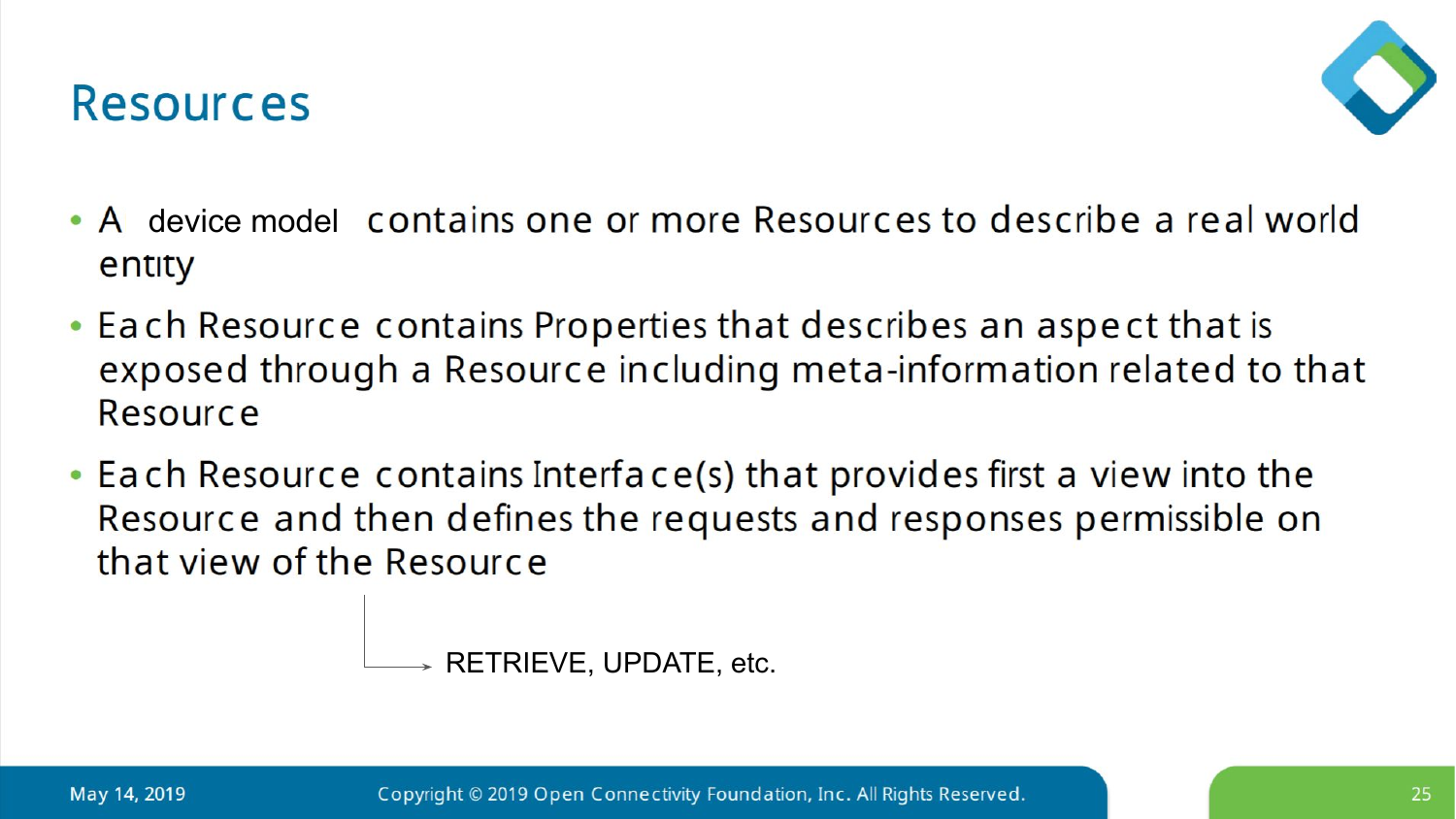

### Device example: light device (oic.d.light)

- Example overview  $\bullet$ 
	- Smart light device with i) binary switch & ii) brightness resource
- Device type: Light device (oic.d.light) [Defined by the domain]  $\bullet$
- Associated resources  $\bullet$ 
	- Mandatory Core resources: oic/res, oic/p, oic/d
	- Mandatory Security Resources (not shown in the diagram)
	- Device specific resources: Binary switch (oic.r.switch.binary),
	- Other optional resources can be exposed, in this example Brightness resource (oic.r.light.brightness)<br>Example: Smart light device

| <b>Device</b><br><b>Title</b> | <b>Device</b><br><b>Type</b> | <b>Associated Resource Type</b>     | M/O |
|-------------------------------|------------------------------|-------------------------------------|-----|
| Light                         |                              | oic/res (oic.wk.res)                | м   |
|                               | oic.d.light                  | oic/p (oic.wk.p)                    | M   |
|                               |                              | oic/d (oic.d.light)                 | м   |
|                               |                              | Binary switch (oic.r.switch.binary) | M   |
|                               |                              | Brightness (oic.r.light.brightness) |     |



May 14, 2019

Copyright © 2019 Open Connectivity Foundation, Inc. All Rights Reserved.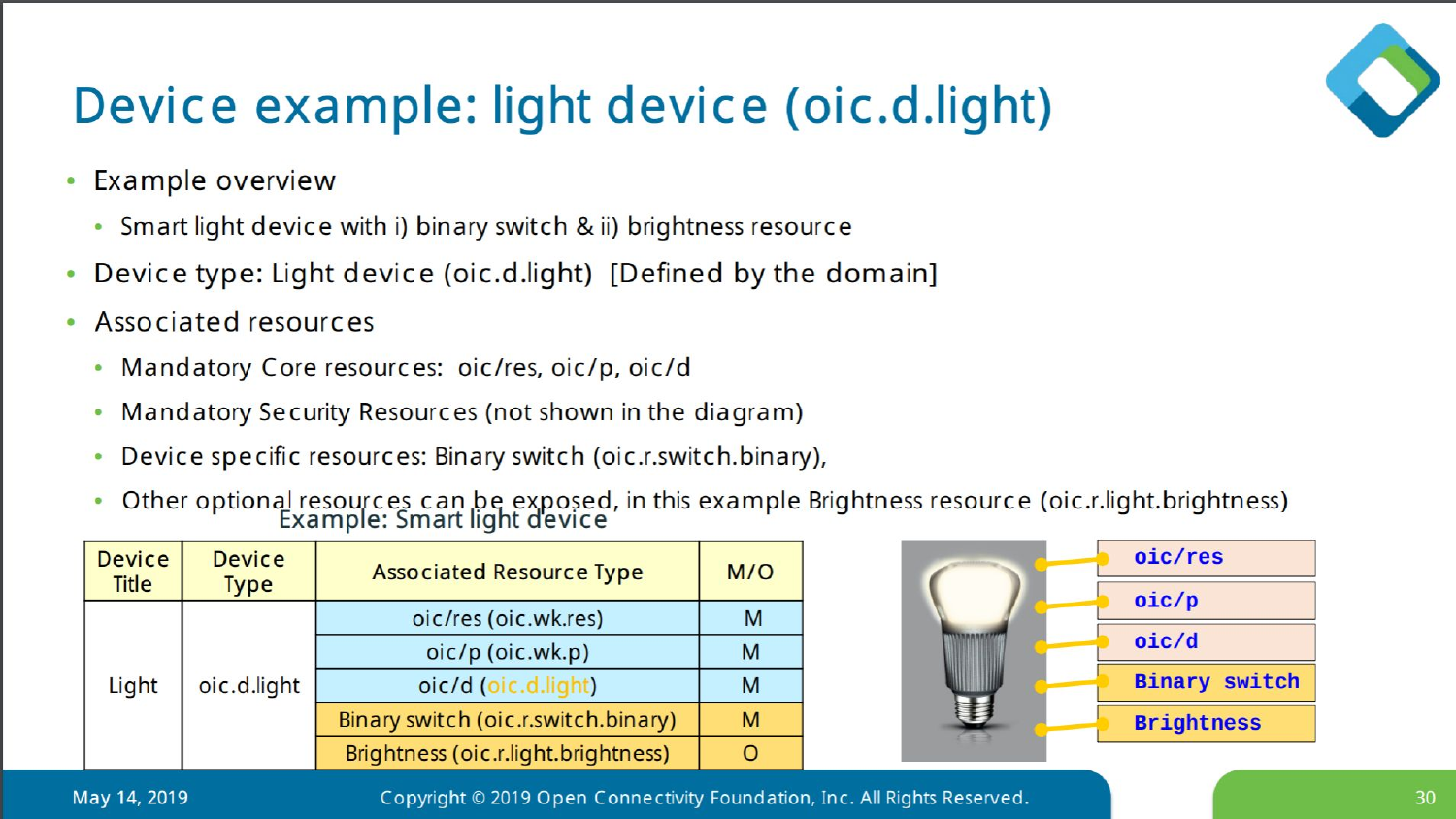# **What is Nexus Channel? (more specifically)**

- **An implementation of a subset of OCF, inspired by IoTivity Lite, targeted to class 0 devices running on lightweight/unsecured transport layers**
- **An application layer security scheme based on RFC 8152 CBOR Object Signing and Encryption (COSE)**
- **A system for conveying "origin" commands from an external platform that mediates secured communication between devices**
- **An open source implementation: Angaza has released a MIT-licensed embedded library**
- **An open standard: Parties are free to write their own implementations**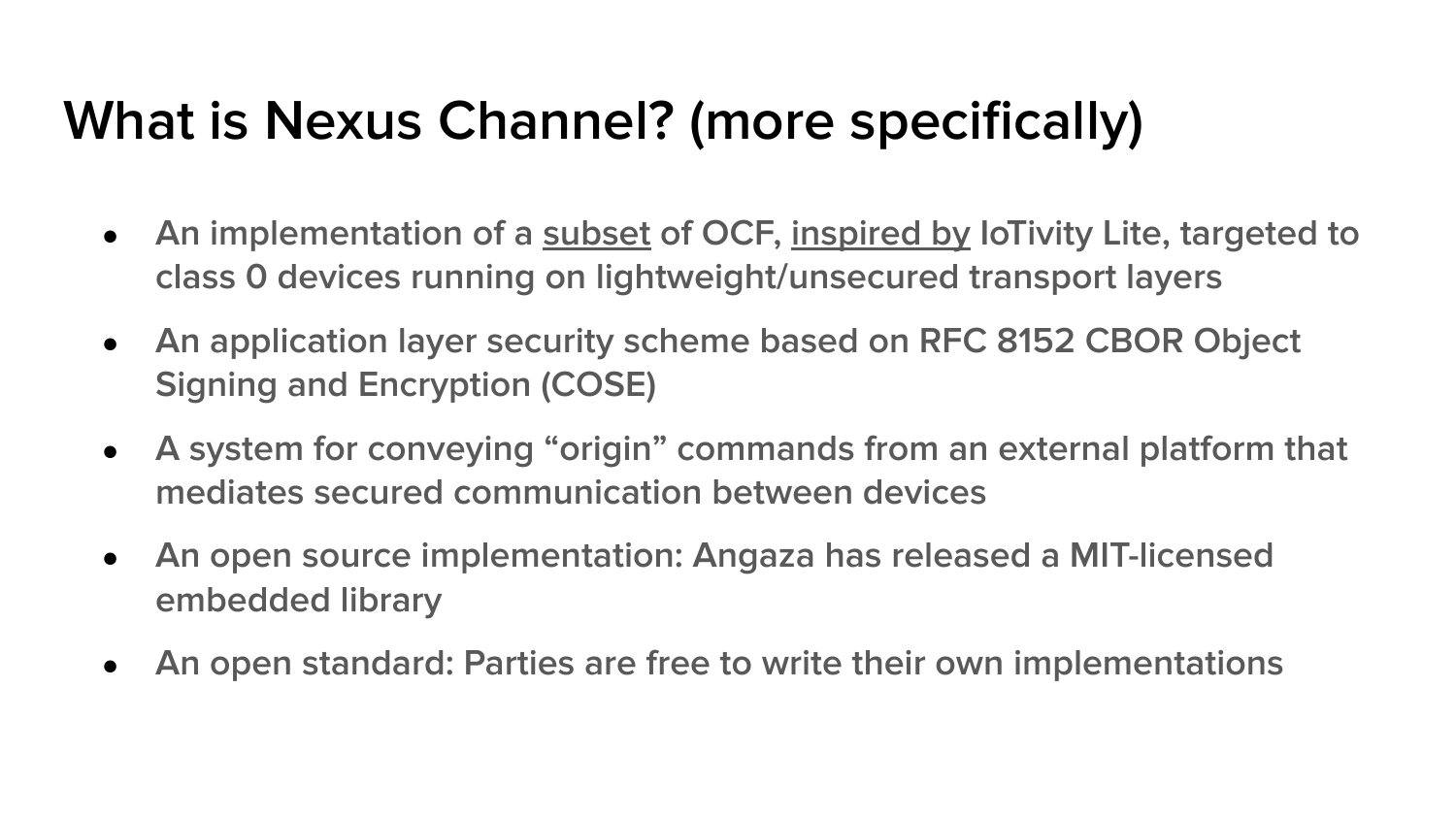#### **Nexus Channel & Nexus Channel Core**

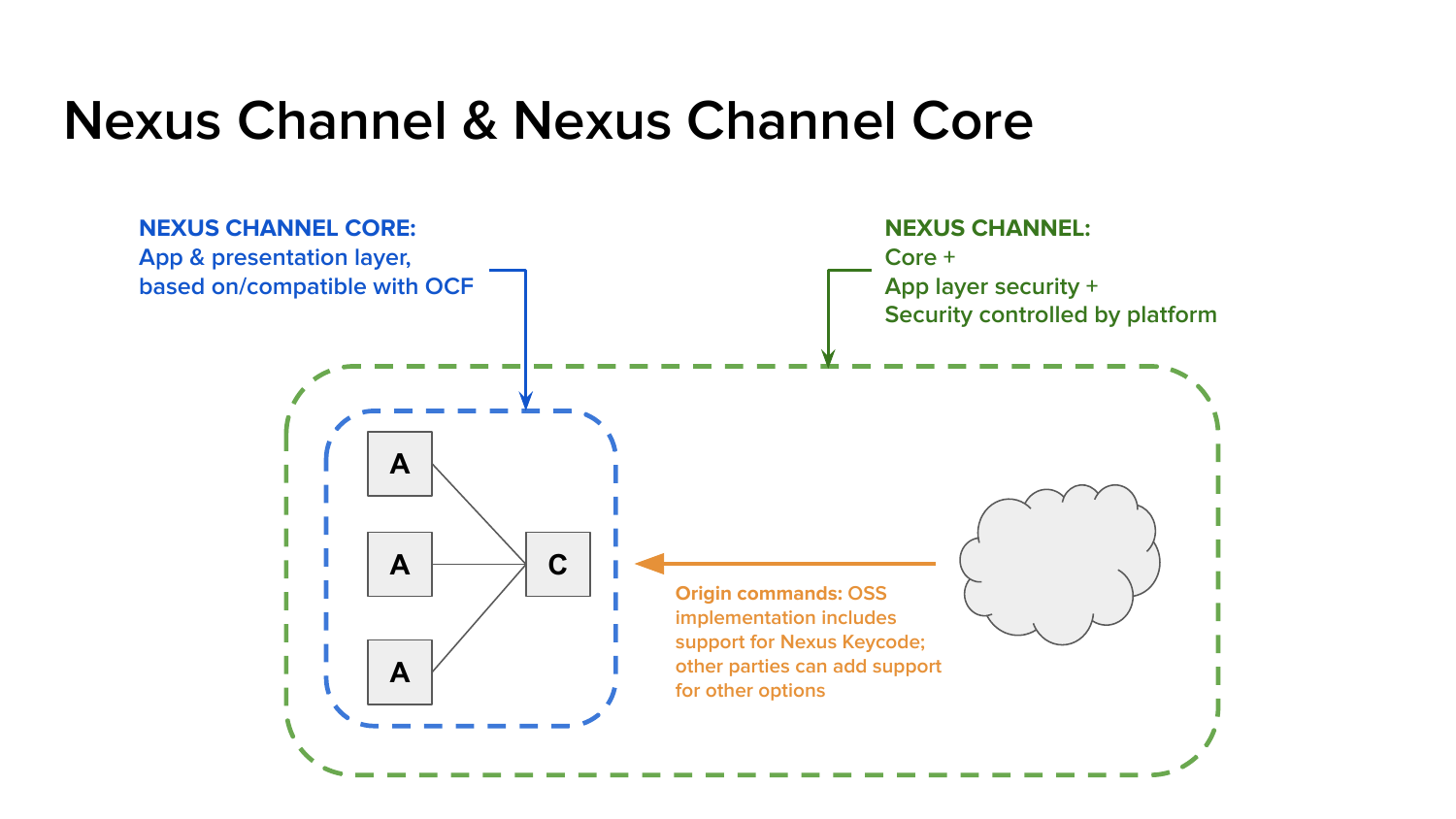#### **Current status**

- **WIP release of embedded library available on [GitHub](https://github.com/angaza/nexus-embedded)**
- **Aiming for a 1.0 release by the beginning of Q4 2020**
- **We are actively working with Solaris to make OpenPAYGO Link + Nexus Channel (Core) the standard in the PAYG industry**
- **Angaza has been granted funding from [Efficiency for Access](http://efficiencyforaccess.org/) to bring Nexus Channel to market and establish it as an open standard**